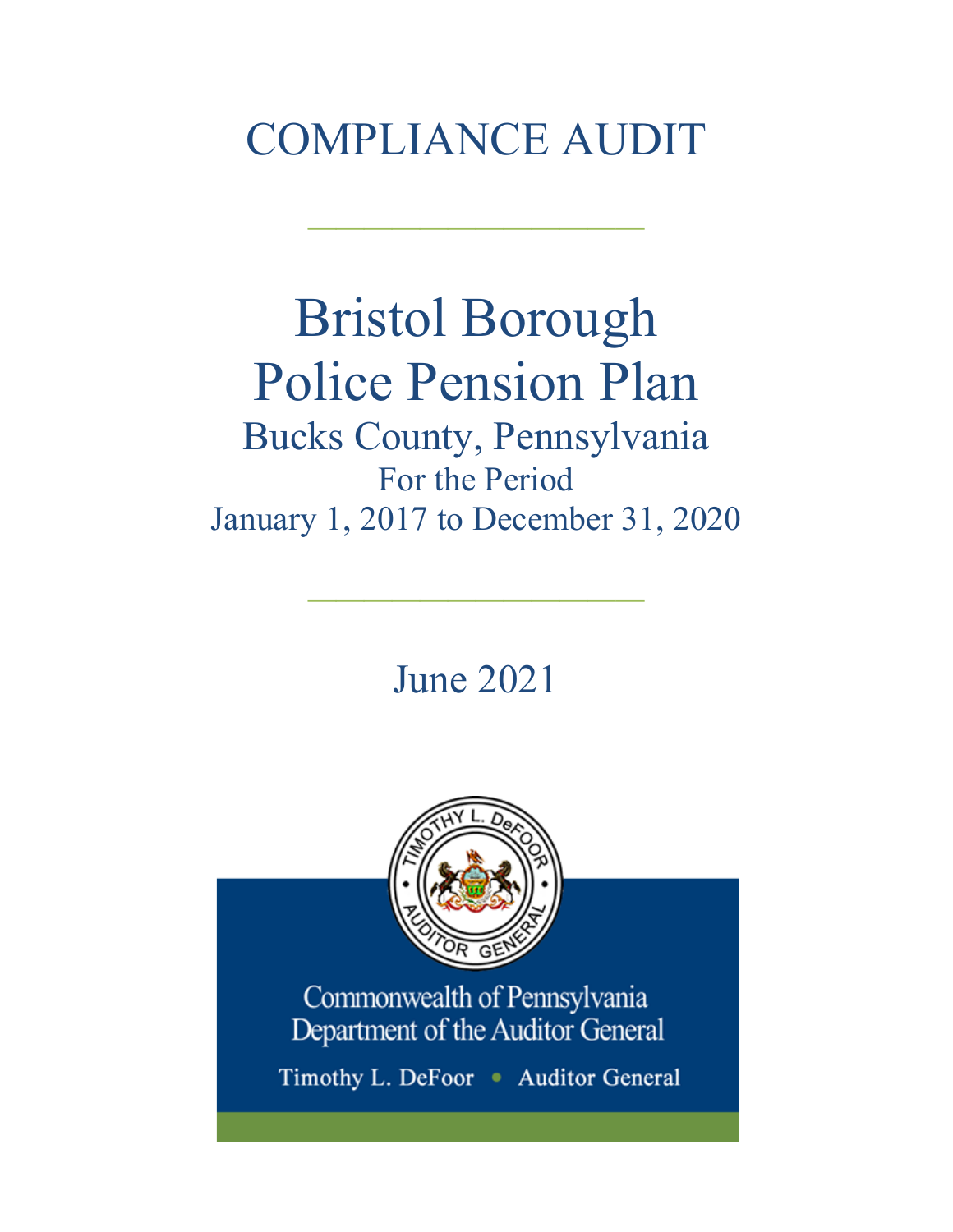

**Commonwealth of Pennsylvania** Department of the Auditor General Harrisburg, PA 17120-0018 Facebook: Pennsylvania Auditor General Twitter: @PAAuditorGen www.PaAuditor.gov

TIMOTHY L. DEFOOR **AUDITOR GENERAL** 

The Honorable Mayor and Borough Council Bristol Borough Bucks County Bristol, PA 19007

We have conducted a compliance audit of the Bristol Borough Police Pension Plan for the period January 1, 2017 to December 31, 2020. We also evaluated compliance with some requirements subsequent to that period when possible. The audit was conducted pursuant to authority derived from the Municipal Pension Plan Funding Standard and Recovery Act (Act 205 of 1984, as amended, 53 P.S. § 895.402(j)), which requires the Auditor General, as deemed necessary, to audit every municipality which receives general municipal pension system state aid and every municipal pension plan and fund in which general municipal pension system state aid is deposited. The audit was not conducted, nor was it required to be, in accordance with Government Auditing Standards issued by the Comptroller General of the United States. We planned and performed the audit to obtain sufficient, appropriate evidence to provide a reasonable basis for our findings and conclusions based on our audit objectives. We believe that the evidence obtained provides a reasonable basis for our findings and conclusions based on our audit objectives.

The objectives of the audit were:

- 1. To determine if municipal officials took appropriate corrective action to address the findings contained in our prior report; and
- 2. To determine if the pension plan was administered in compliance with applicable state laws, regulations, contracts, administrative procedures, and local ordinances and policies.

Our audit was limited to the areas related to the objectives identified above. To determine if municipal officials took appropriate corrective action to address the findings contained in our prior report, we inquired of plan officials and evaluated supporting documentation provided by officials evidencing that the suggested corrective action has been appropriately taken. To determine whether the pension plan was administered in compliance with applicable state laws, regulations, contracts, administrative procedures, and local ordinances and policies, our methodology included the following: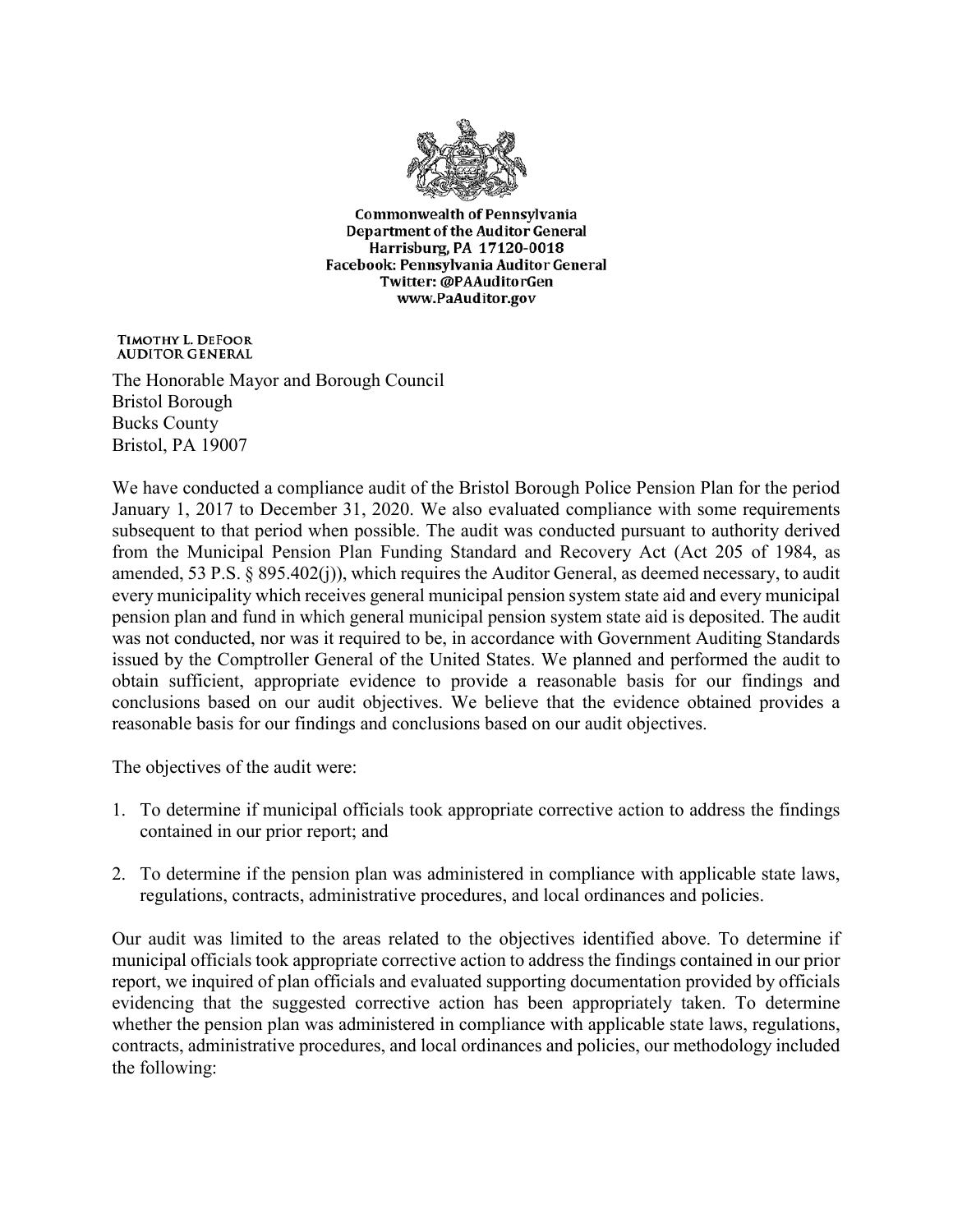- We determined whether state aid was properly determined and deposited in accordance with Act 205 requirements by verifying the annual deposit date of state aid and determining whether deposits were made within 30 days of receipt for all years within the period under audit.
- We determined whether annual employer contributions were calculated and deposited in accordance with the plan's governing document and applicable laws and regulations by examining the municipality's calculation of the plan's annual financial requirements and minimum municipal obligation (MMO) and comparing these calculated amounts to amounts actually budgeted and deposited into the pension plan as evidenced by supporting documentation.
- We determined whether annual employee contributions were calculated, deducted, and deposited into the pension plan in accordance with the plan's governing document and applicable laws and regulations by testing total members' contributions on an annual basis using the rates obtained from the plan's governing document in effect for all years within the period under audit and examining documents evidencing the deposit of these employee contributions into the pension plan.
- ⋅ We determined that there were no benefit calculations prepared for the years covered by our audit period.
- We determined whether the January 1, 2017, and January 1, 2019 actuarial valuation reports were prepared and submitted by March 31, 2018, and 2020 in accordance with Act 205 and whether selected information provided on these reports is accurate, complete, and in accordance with plan provisions to ensure compliance for participation in the state aid program by comparing selected information to supporting source documentation.

Bristol Borough contracted with an independent certified public accounting firm for annual audits of its basic financial statements for the years ended December 31, 2017, 2018, and 2019 which are available at the borough's offices. Those financial statements were not audited by us and, accordingly, we express no opinion or other form of assurance on them.

Borough officials are responsible for establishing and maintaining effective internal controls to provide reasonable assurance that the Bristol Borough Police Pension Plan is administered in compliance with applicable state laws, regulations, contracts, administrative procedures, and local ordinances and policies. As previously described, we tested transactions, interviewed selected officials, and performed procedures to the extent necessary to provide reasonable assurance of detecting instances of noncompliance with legal and regulatory requirements or noncompliance with provisions of contracts, administrative procedures, and local ordinances and policies that are significant within the context of the audit objectives.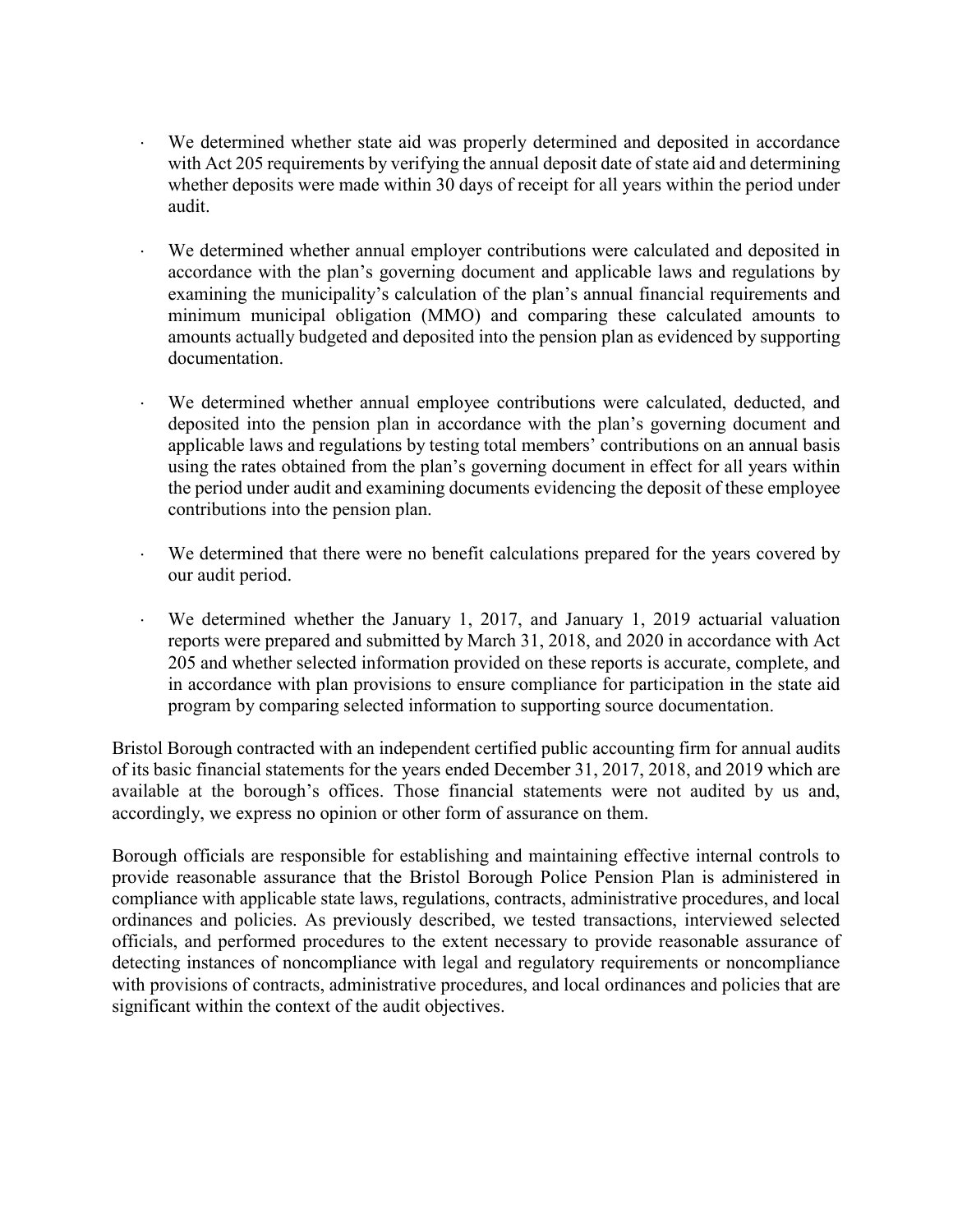The results of our procedures indicated that, in all significant respects, the Bristol Borough Police Pension Plan was administered in compliance with applicable state laws, regulations, contracts, administrative procedures, and local ordinances and policies, except as noted in the following findings further discussed later in this report:

| Finding No. 1 - Noncompliance With Prior Audit Recommendation -<br><b>Inconsistent Pension Benefit Provision</b> |
|------------------------------------------------------------------------------------------------------------------|
| Finding No. 2 - Noncompliance With Prior Audit Recommendation - Pension<br>Benefit Not Authorized By Act 600     |
| Finding No. 3 $-$ Failure To Fully Pay The Minimum Municipal Obligation Of<br>The Plan                           |

Finding Nos. 1 and 2 contained in this audit report repeat conditions that were cited in our previous audit report that have not been corrected by borough officials. We are concerned by the borough's failure to correct those previously reported audit findings and strongly encourage timely implementation of the recommendations noted in this audit report.

The accompanying supplementary information is presented for purposes of additional analysis. We did not audit the information or conclude on it and, accordingly, express no form of assurance on it. As previously noted, one of the objectives of our audit of the Bristol Borough Police Pension Plan was to determine compliance with applicable state laws, regulations, contracts, administrative procedures, and local ordinances and policies. Among several provisions relating to municipal pension plans, Act 205, which was amended on September 18, 2009, through the adoption of Act 44 of 2009, provides for the implementation of a distress recovery program. Three levels of distress have been established:

| Level | Indication        | Funding Criteria |
|-------|-------------------|------------------|
| л.    | Minimal distress  | 70-89%           |
| Н     | Moderate distress | $50 - 69\%$      |
| Ш     | Severe distress   | Less than $50\%$ |

The accompanying supplementary information is presented for purposes of additional analysis. We did not audit the information or conclude on it and, accordingly, express no form of assurance on it. **However, we are extremely concerned about the funded status of the plan contained in the schedule of funding progress included in this report which indicates the plan's funded ratio is 60.5% as of January 1, 2019, which is the most recent data available.** We encourage borough officials to monitor the funding of the police pension plan to ensure its long-term financial stability.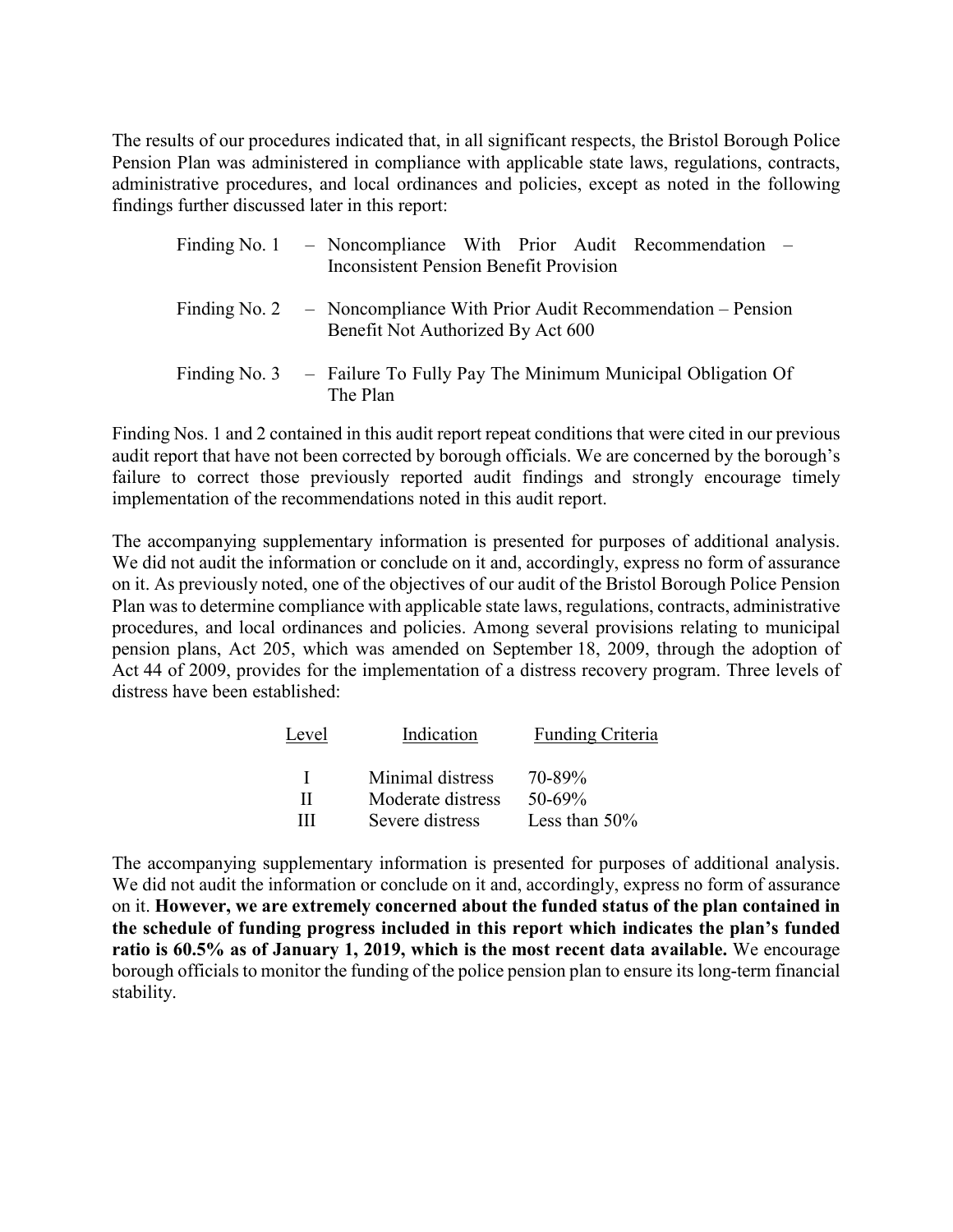The contents of this report were discussed with officials of Bristol Borough and, where appropriate, their responses have been included in the report.

May 10, 2021 Timothy L. DeFoor

Auditor General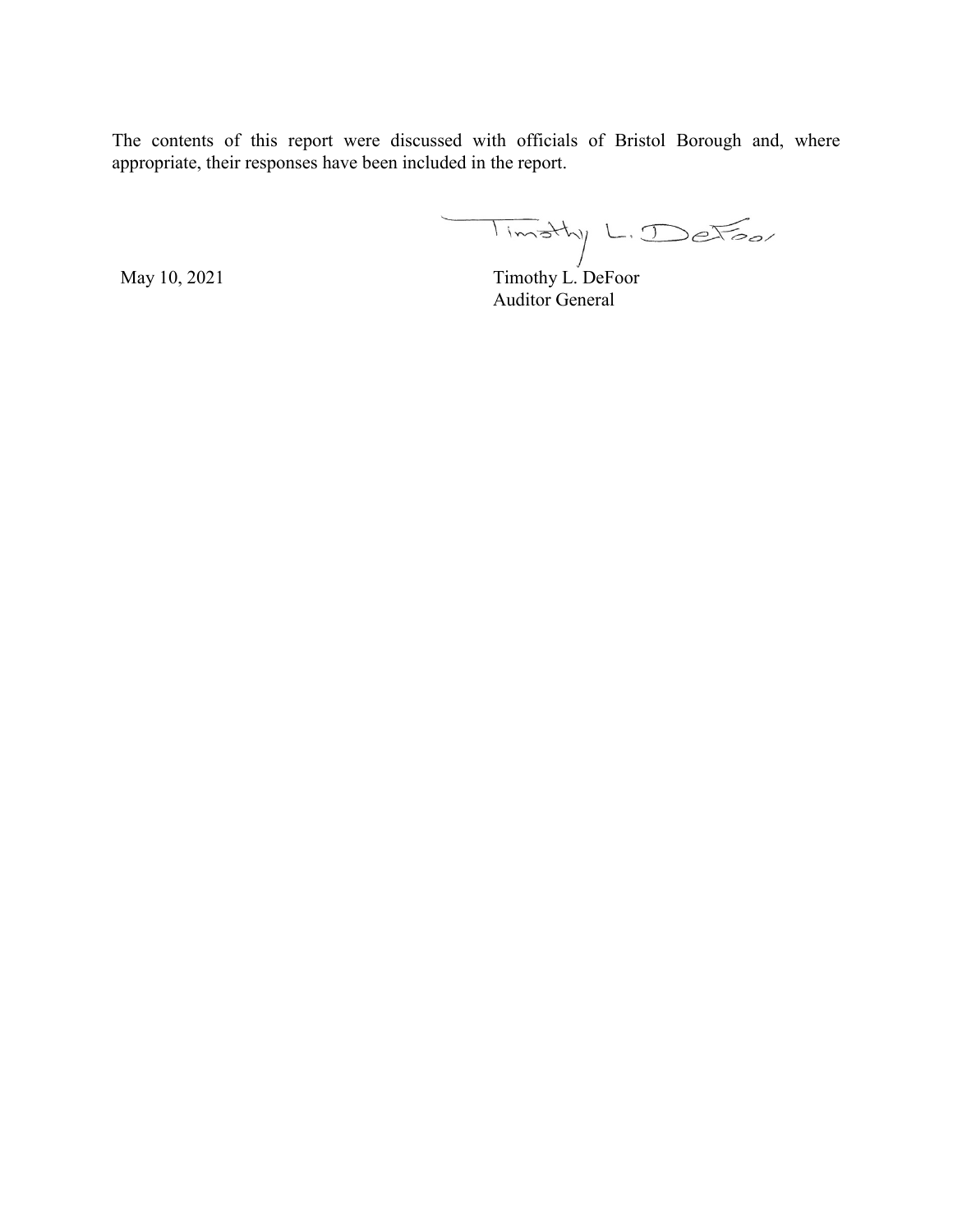# **CONTENTS**

|                                                                              | Page |
|------------------------------------------------------------------------------|------|
|                                                                              |      |
|                                                                              |      |
| Findings and Recommendations:                                                |      |
| Finding No. 1 – Noncompliance With Prior Audit Recommendation – Inconsistent |      |
| Finding No. 2 – Noncompliance With Prior Audit Recommendation – Pension      |      |
| Finding No. 3 – Failure To Fully Pay The Minimum Municipal Obligation Of     |      |
|                                                                              |      |
|                                                                              |      |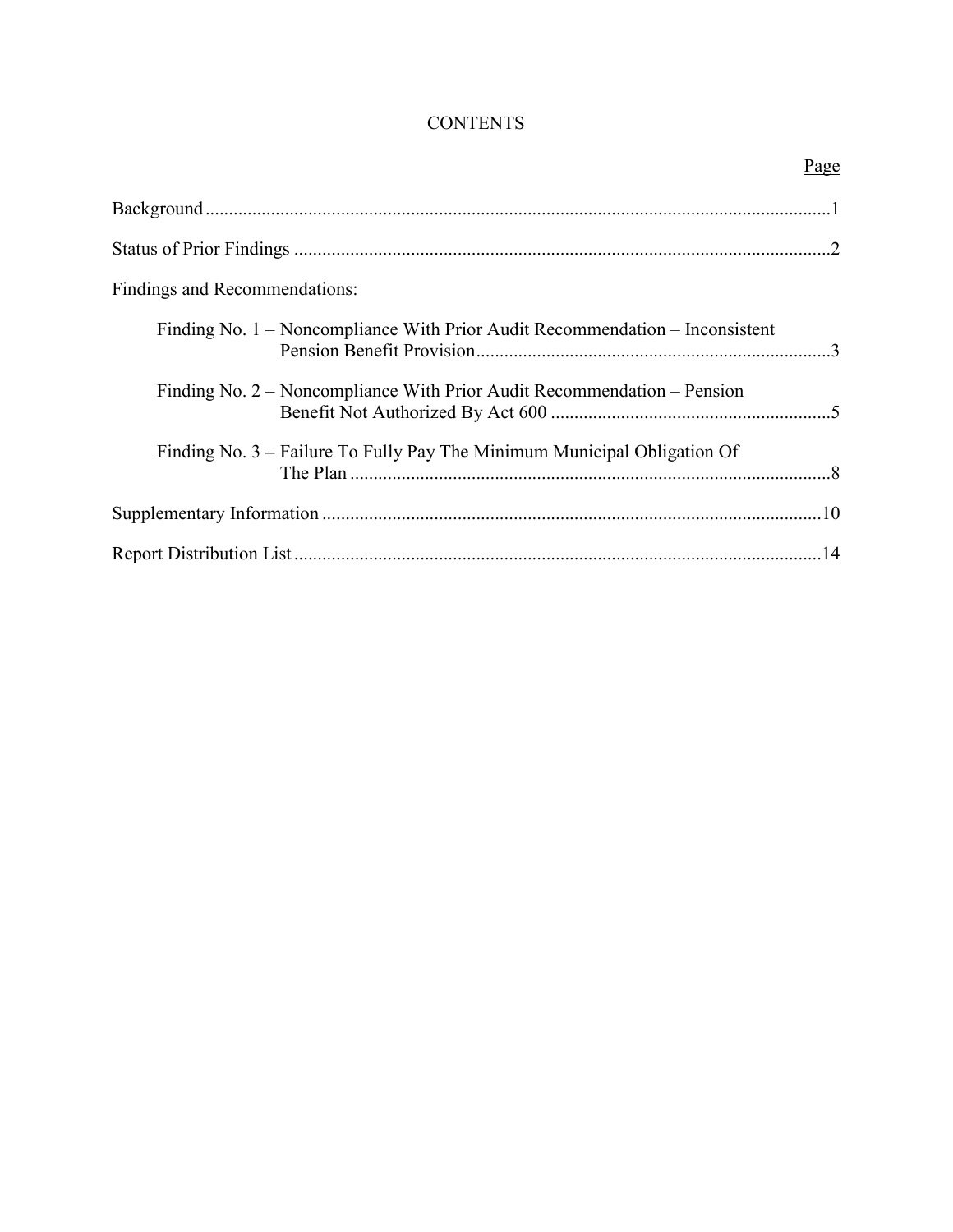#### **BACKGROUND**

On December 18, 1984, the Pennsylvania Legislature adopted the Municipal Pension Plan Funding Standard and Recovery Act (P.L. 1005, No. 205, as amended, 53 P.S. § 895.101 et seq.). The Act established mandatory actuarial reporting and funding requirements and a uniform basis for the distribution of state aid to Pennsylvania's public pension plans.

Annual state aid allocations are provided from a 2 percent foreign (out-of-state) casualty insurance premium tax, a portion of the foreign (out-of-state) fire insurance tax designated for paid firefighters and any investment income earned on the collection of these taxes. Generally, municipal pension plans established prior to December 18, 1984, are eligible for state aid. For municipal pension plans established after that date, the sponsoring municipality must fund the plan for three plan years before it becomes eligible for state aid. In accordance with Act 205, a municipality's annual state aid allocation cannot exceed its actual pension costs.

In addition to Act 205, the Bristol Borough Police Pension Plan is also governed by implementing regulations published at Title 16, Part IV of the Pennsylvania Code and applicable provisions of various other state statutes including, but not limited to, the following:

Act 600 - Police Pension Fund Act, Act of May 29, 1956 (P.L. 1804, No. 600), as amended, 53 P.S. § 761 et seq.

The Bristol Borough Police Pension Plan is a single-employer defined benefit pension plan locally controlled by the provisions of Ordinance No. 899, as amended, adopted pursuant to Act 600. The plan is also affected by the provisions of collective bargaining agreements between the borough and its police officers. The plan was established November 1, 1959. Active members are required to contribute 6 percent of wages to the plan. As of December 31, 2020, the plan had 13 active members and 10 retirees receiving pension benefits.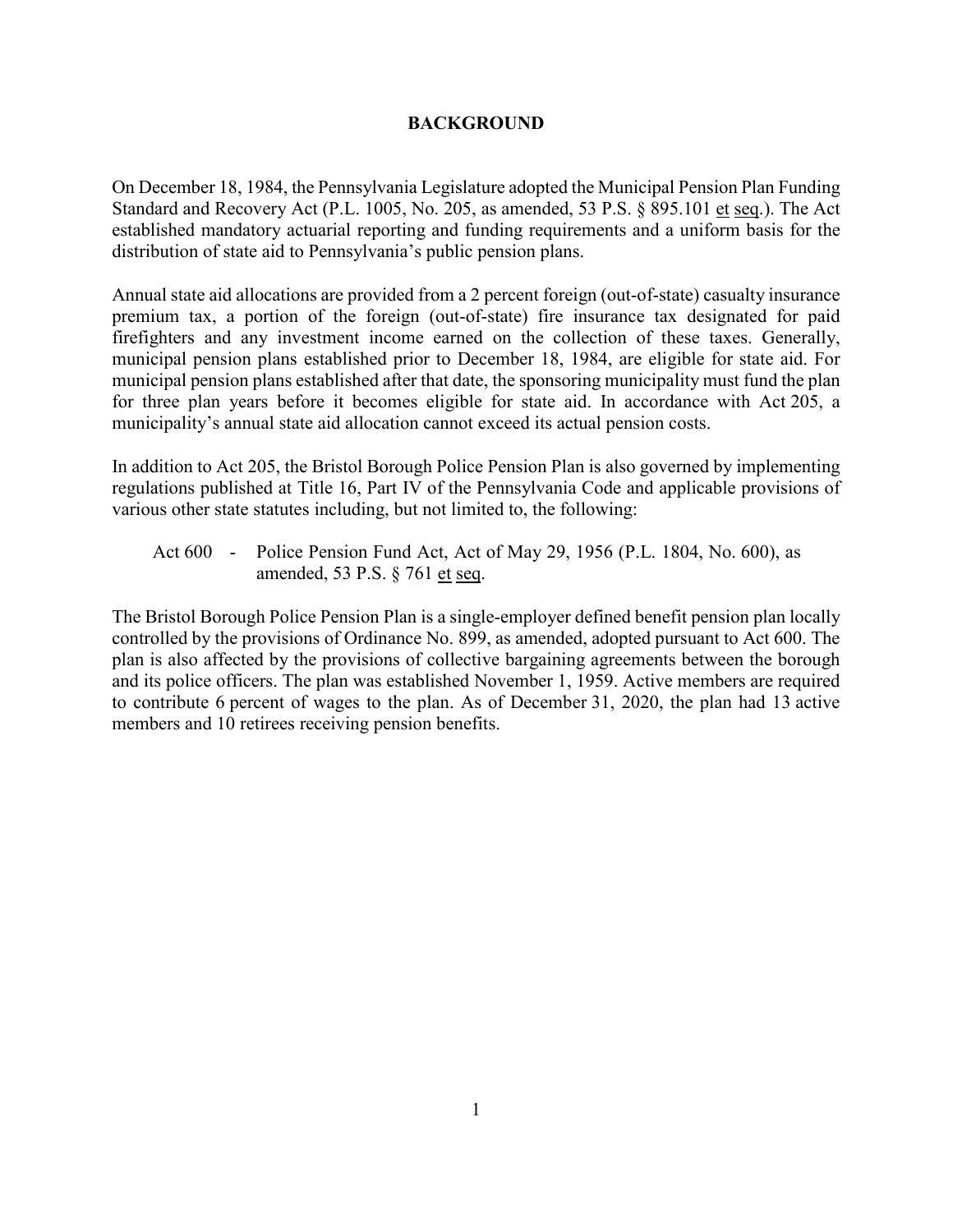## BRISTOL BOROUGH POLICE PENSION PLAN STATUS OF PRIOR FINDING

## Noncompliance With Prior Audit Recommendations

Bristol Borough has not complied with the prior audit recommendations concerning the following as further discussed in the Findings and Recommendations section of this report:

- ∙ Inconsistent Pension Benefit Provision; and
- ∙ Pension Benefit Not Authorized By Act 600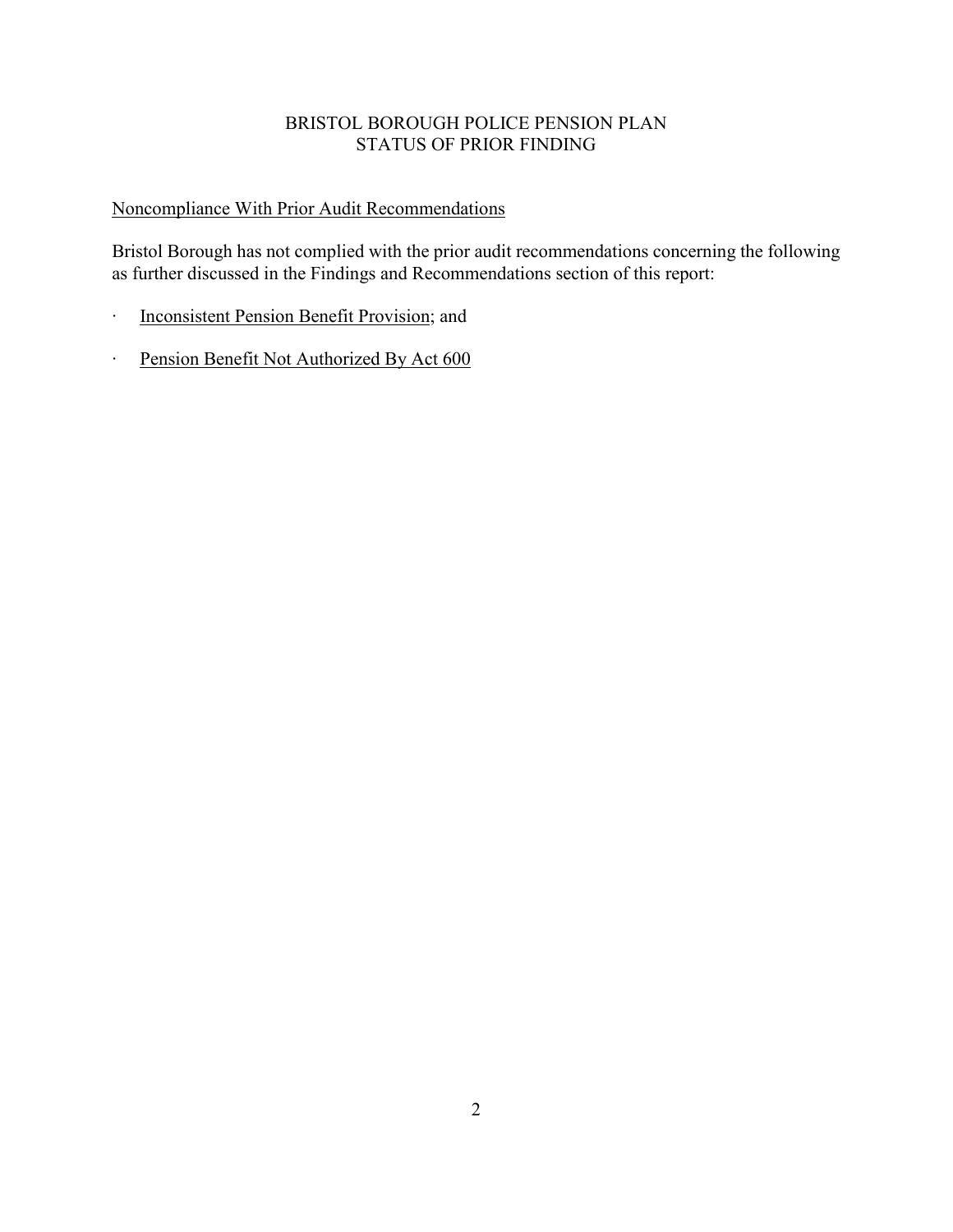## **Finding No. 1 – Noncompliance With Prior Audit Recommendation – Inconsistent Pension Benefit Provision**

Condition: As disclosed in the prior audit report, the collective bargaining agreement (CBA) between the police officers and the borough contains a service-related disability benefit provision that conflicts with the plan's governing document and is not in compliance with Act 600, as noted below. In addition, the most recent CBA covering the years 2020 to 2025, increases the length of service increment which is not consistent with the plan's governing document, as noted below.

| Benefit<br>Provision          | Governing Document                                                                                                                                                                                                                                                                                               | Collective Bargaining<br>Agreement                                                                                                                                                                                                                                               | Act $600$                                                                                                                                                       |
|-------------------------------|------------------------------------------------------------------------------------------------------------------------------------------------------------------------------------------------------------------------------------------------------------------------------------------------------------------|----------------------------------------------------------------------------------------------------------------------------------------------------------------------------------------------------------------------------------------------------------------------------------|-----------------------------------------------------------------------------------------------------------------------------------------------------------------|
| Service-related<br>disability | Any member who incurs<br>service-connected<br>a.<br>disability shall receive<br>monthly benefits equal<br>to 60% of his base salary<br>at the time of disability.<br>All disability payments<br>under this Section shall<br>be reduced by any Social<br>Security<br>benefits<br>received for the same<br>injury. | $60\%$ of average of<br>and<br>earnings<br>total<br>compensation paid in<br>the last 36 months<br>immediately preceding<br>retirement<br>the<br><sub>or</sub><br>disability<br>retirement,<br>offset<br>Social<br>by<br>benefits<br>Security<br>received for the same<br>injury. | A rate no less than $50\%$<br>of the member's salary at<br>the time of the disability<br>offset by Social Security<br>benefits received for the<br>same injury. |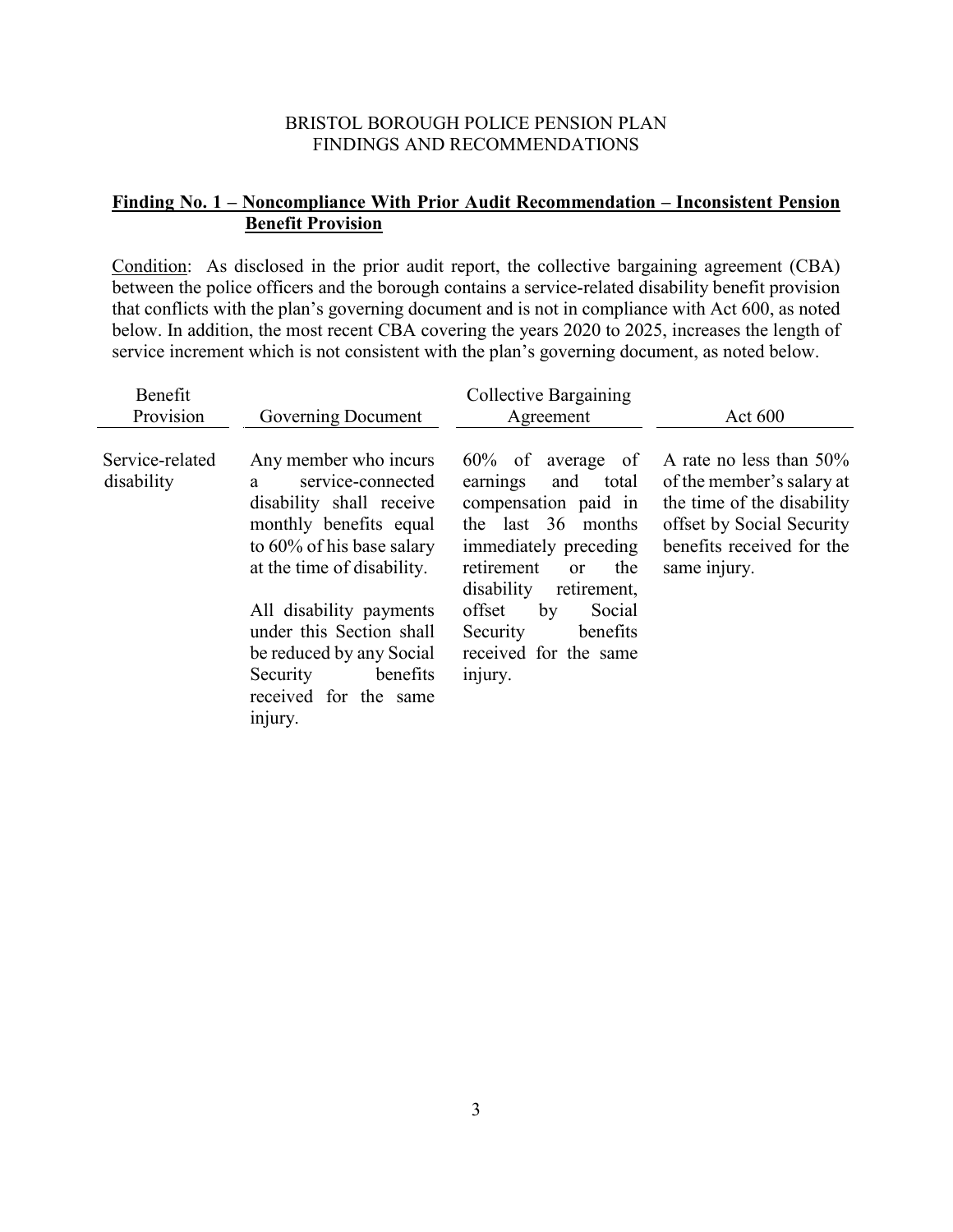## **Finding No. 1 – (Continued)**

| Benefit<br>Provision              | Governing Document                                                                                                                                                                                     | <b>Collective Bargaining</b><br>Agreement                                                                                                                                                                                                                                                         | Act 600                                                                                                                                                                                                                                                                                                                                                                                                                                                                                                                                                                                                                                                                                                        |
|-----------------------------------|--------------------------------------------------------------------------------------------------------------------------------------------------------------------------------------------------------|---------------------------------------------------------------------------------------------------------------------------------------------------------------------------------------------------------------------------------------------------------------------------------------------------|----------------------------------------------------------------------------------------------------------------------------------------------------------------------------------------------------------------------------------------------------------------------------------------------------------------------------------------------------------------------------------------------------------------------------------------------------------------------------------------------------------------------------------------------------------------------------------------------------------------------------------------------------------------------------------------------------------------|
| Length of<br>service<br>increment | receive a length of<br>service<br>increment<br>to<br>their pension of \$50 per<br>month for each year of<br>service in excess<br>of<br>25 years<br>to<br>up<br>a<br>benefit<br>of<br>maximum<br>\$100. | receive a length of<br>service increment to his<br>or her pension of One<br>Hundred<br>Dollars<br>$($100)$ per month for<br>each year of service in<br>excess of twenty-five<br>(25)<br>years<br>up<br>to<br>additional<br>maximum<br>monthly benefit of Five<br>Dollars<br>Hundred<br>$(\$500).$ | Any borough,<br>town,<br>township or<br>regional<br>police department may<br>establish and pay length<br>of service increments for<br>years of service beyond<br>twenty-five years<br>for<br>each completed year of<br>service in excess of<br>twenty-five years, not to<br>exceed<br>one hundred dollars<br>$(\$100)$ per month for<br>each completed year of<br>service in excess<br>of<br>twenty-five years up to a<br>maximum<br>of<br>five hundred dollars<br>(\$500) per month after<br>five completed years of<br>service in excess<br>of<br>twenty-five years. Such<br>length<br>of<br>service<br>increments may be paid<br>addition to other<br>in<br>monthly pension<br>or<br>retirement allowances. |

In addition, the plan's January 1, 2019, actuarial valuation reported the service-related disability benefit provision included in the plan's governing document.

Criteria: A governing document which contains clearly defined and updated benefit provisions is a prerequisite for the consistent, sound administration of retirement benefits. In addition, the plan's governing document and the collective bargaining agreement should contain consistent benefit provisions that are in compliance with provisions of Act 600.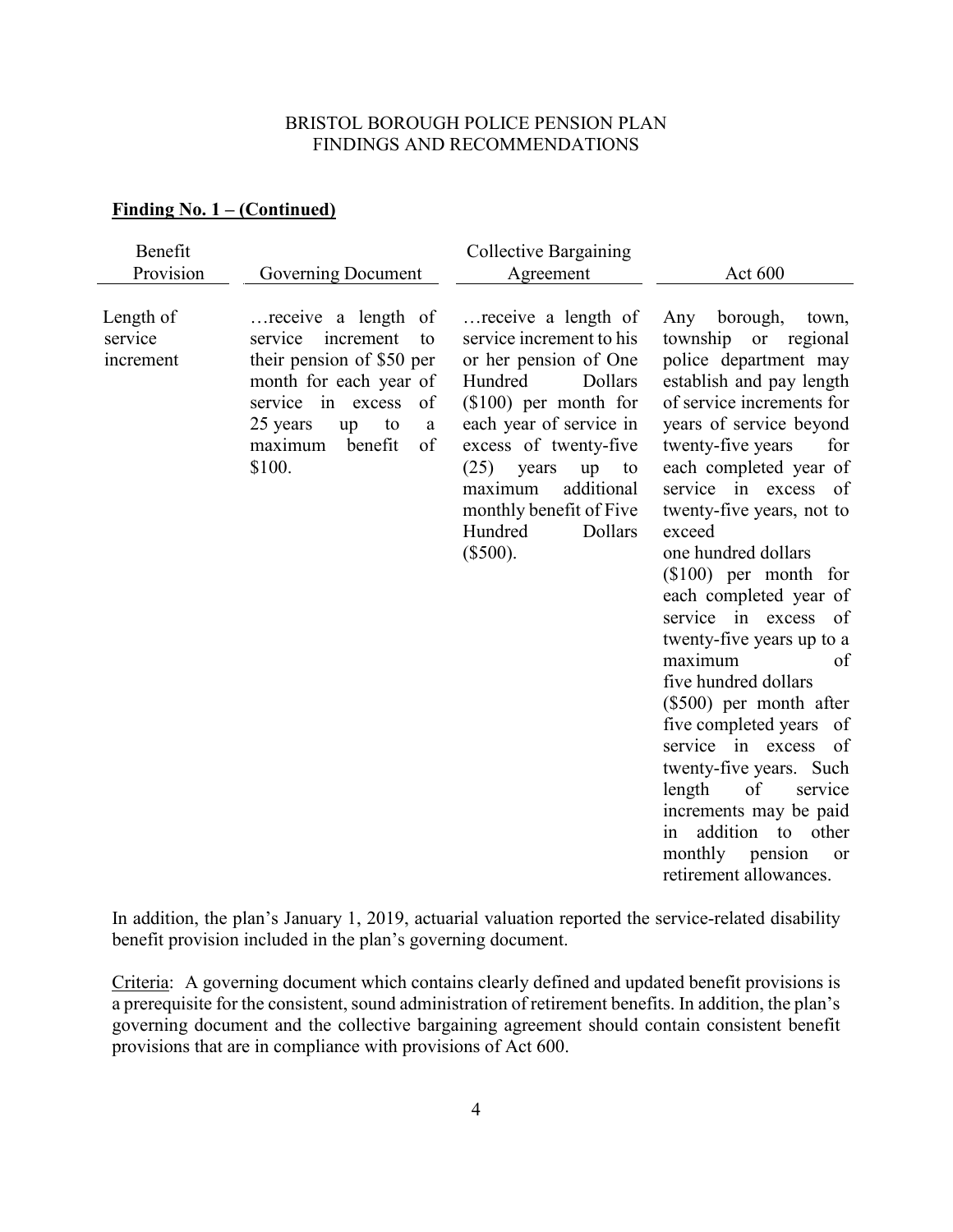## **Finding No. 1 – (Continued)**

Cause: Municipal officials again failed to establish adequate internal control procedures to ensure consistency between plan documents and adherence with Act 600 and compliance with the prior recommendation.

Effect: Inconsistent plan documents could result in inconsistent or improper benefit calculations and incorrect benefit payments from the pension plan.

Recommendation: We again recommend that municipal officials take appropriate action to ensure that the service-related disability benefit provision contained in the CBA is consistent with the plan's governing document and in compliance with Act 600 at their earliest opportunity to do so. In addition, we again recommend that municipal officials take the necessary action to ensure the plan's governing document and the collective bargaining agreement contain a consistent length of service increment benefit provision at its earliest opportunity to do so.

Management's Response: At an exit conference held on April 28, 2021, management indicated that a written response to this finding would be provided within 10 days; however, as of the date of this report, no such response has been provided.

Auditor's Conclusion: Compliance will be evaluated during our next audit of the plan.

## **Finding No. 2 – Noncompliance With Prior Audit Recommendation – Pension Benefit Not Authorized By Act 600**

Condition: As disclosed in the 3 most recent audit reports, the CBA between police officers and the borough continues to provide for the inclusion of accrued leave payments earned outside the averaging period to be included in pension benefit calculations, which is not in compliance with Act 600.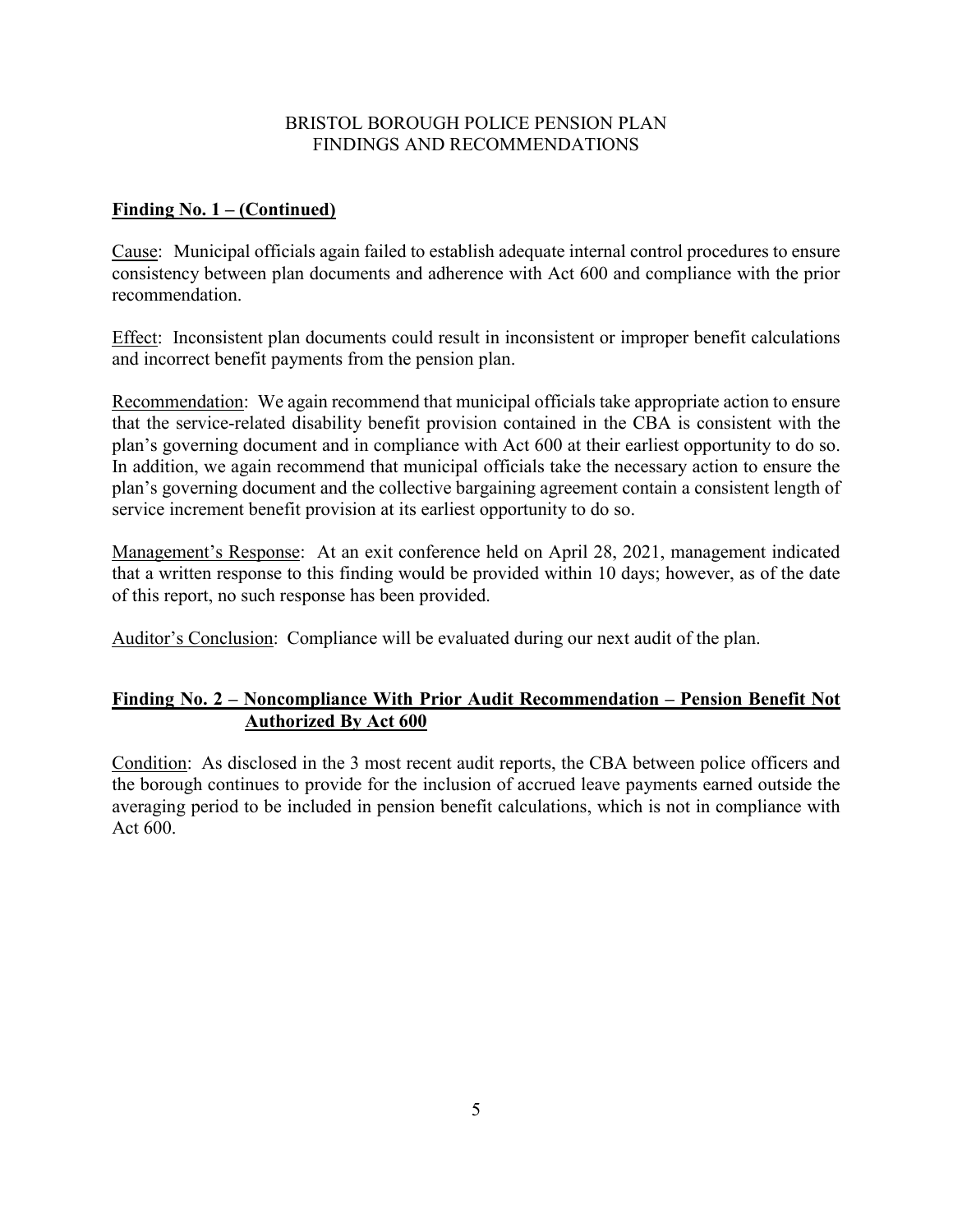#### **Finding No. 2 – (Continued)**

Article 23F of the CBA between the borough and its police officers for the years 2016 through 2019, provides for a normal retirement benefit of 50 percent of average monthly earnings or compensation paid over a 36 month period immediately preceding retirement. Article 23C defines average monthly earnings and compensation as follows:

(i) The "average monthly earnings and compensation" will include the amounts paid as part of the annual base wage, overtime pay, court time pay, accrued timeoff with pay, vacation pay, holidays, sick pay, longevity increments, education incentive pay and other direct monetary compensation excluding, of course reimbursed expenses or payments made in lieu of expenses, i.e. non-salary (fringe benefits), or any other like benefits or allowances, e.g. uniform allowances. However, if and when, during the contract period, the Law, relating to the use of accrued benefits outside the three (3) year calculation period, is clarified, either by way of an un-appealed Commonwealth Court or Pennsylvania Supreme Court Decision, or by way of legislative change, then the calculation of the pension benefit shall be adjusted accordingly from the effective date of that clarification.

Criteria: Section 5(c) of Act 600 states, in part:

Monthly pension or retirement benefits other than length of service increments shall be computed at one-half the monthly average salary of such member during not more than the last sixty nor less than the last thirty-six months of employment.

Although Act 600 does not define "salary," the Department has concluded, based on a line of court opinions, that the term does not encompass lump-sum payments for leave that were not earned during the pension computation period.

Cause: Municipal officials failed to establish adequate internal control procedures to ensure compliance with the prior audit recommendation.

Effect: During the current audit period, the plan continues paying pension benefits to a retiree in excess of those authorized by Act 600 due to the inclusion of leave earned outside the averaging period. As of the date of this report, the retiree is receiving excess benefits of \$76 per month, which have totaled approximately \$9,363 from the date of the member's retirement through the date of this audit report.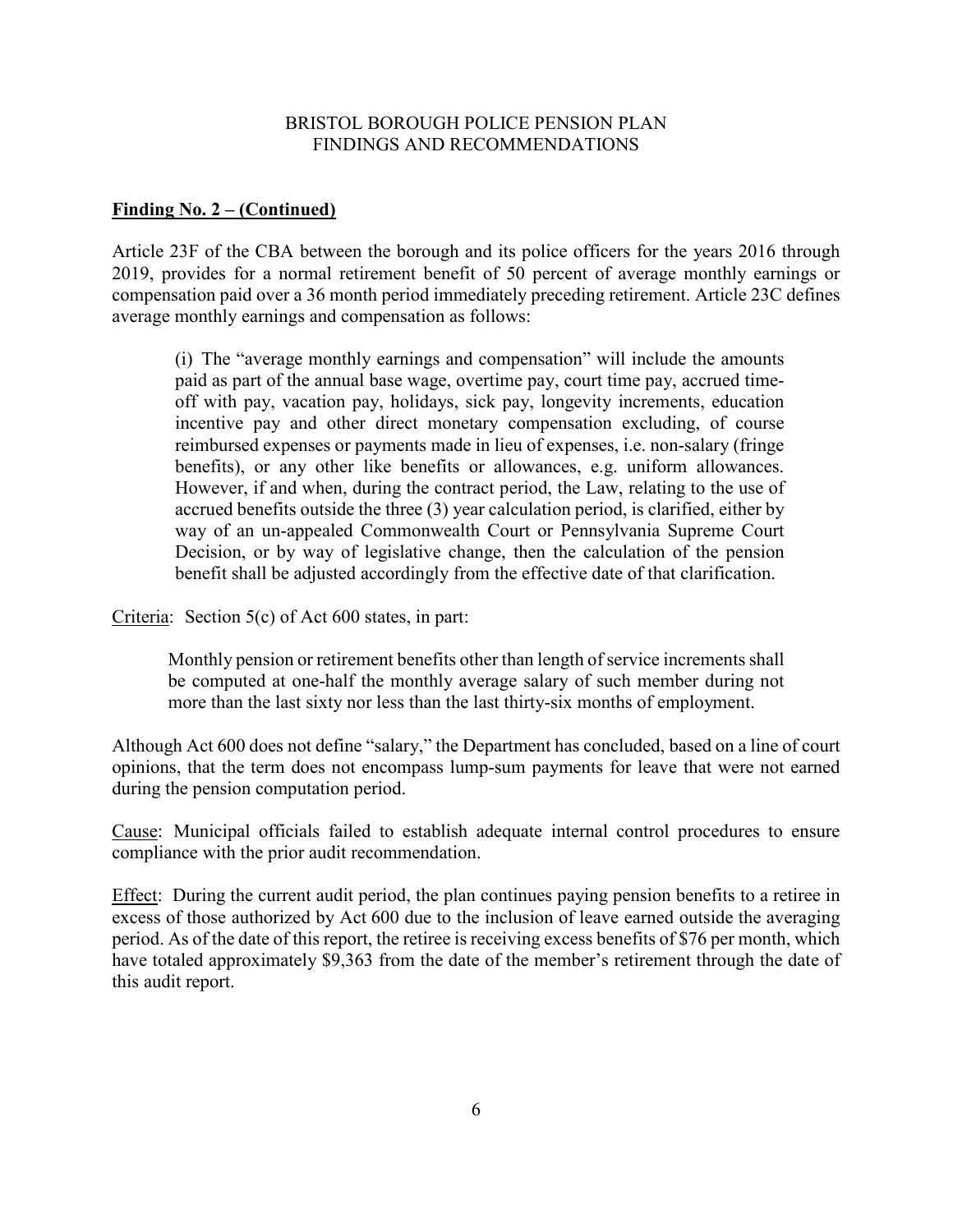#### **Finding No. 2 – (Continued)**

Providing unauthorized pension benefits increases the plan's pension costs and reduces the amount of funds available for investment purposes or for the payment of authorized benefits or administrative expenses. Since the borough received state aid based on unit value during the current audit period, it did not receive allocations attributable to the excess pension benefits provided. However, the increased costs to the pension plan as a result of the excess pension benefits could result in the receipt of excess state aid in the future and increase the municipal contributions necessary to fund the plan in accordance with Act 205 funding standards.

Recommendation: We again recommend that the borough take appropriate action to exclude lump-sum payments for accumulated unused leave earned outside the pension computation period from pension calculations. To the extent that the borough has already obligated itself to pay benefits to existing retirees in excess of those authorized by Act 600, the excess benefits must be reflected in the Act 205 actuarial valuation reports for the plan and funded in accordance with Act 205 funding standards. In addition, the improper inclusion of lump-sum payments for accumulated unused leave earned outside the pension computation period in the pension calculations will be deemed ineligible for funding with state pension aid. In such case, the plan's actuary may be required to determine the impact of the unauthorized benefits on the plan's state aid allocations and submit this information to the Department. If it is determined the excess benefits had an impact on the borough's future state aid allocations after the submission of this information, the plan's actuary would then be required to contact the Department to verify the overpayment of state aid received. Plan officials would then be required to reimburse the overpayment to the Commonwealth.

Management's Response: At an exit conference held on April 28, 2021, management indicated that a written response to this finding would be provided within 10 days; however, as of the date of this report, no such response has been provided.

Auditor's Conclusion: Compliance will be evaluated during our next audit of the plan.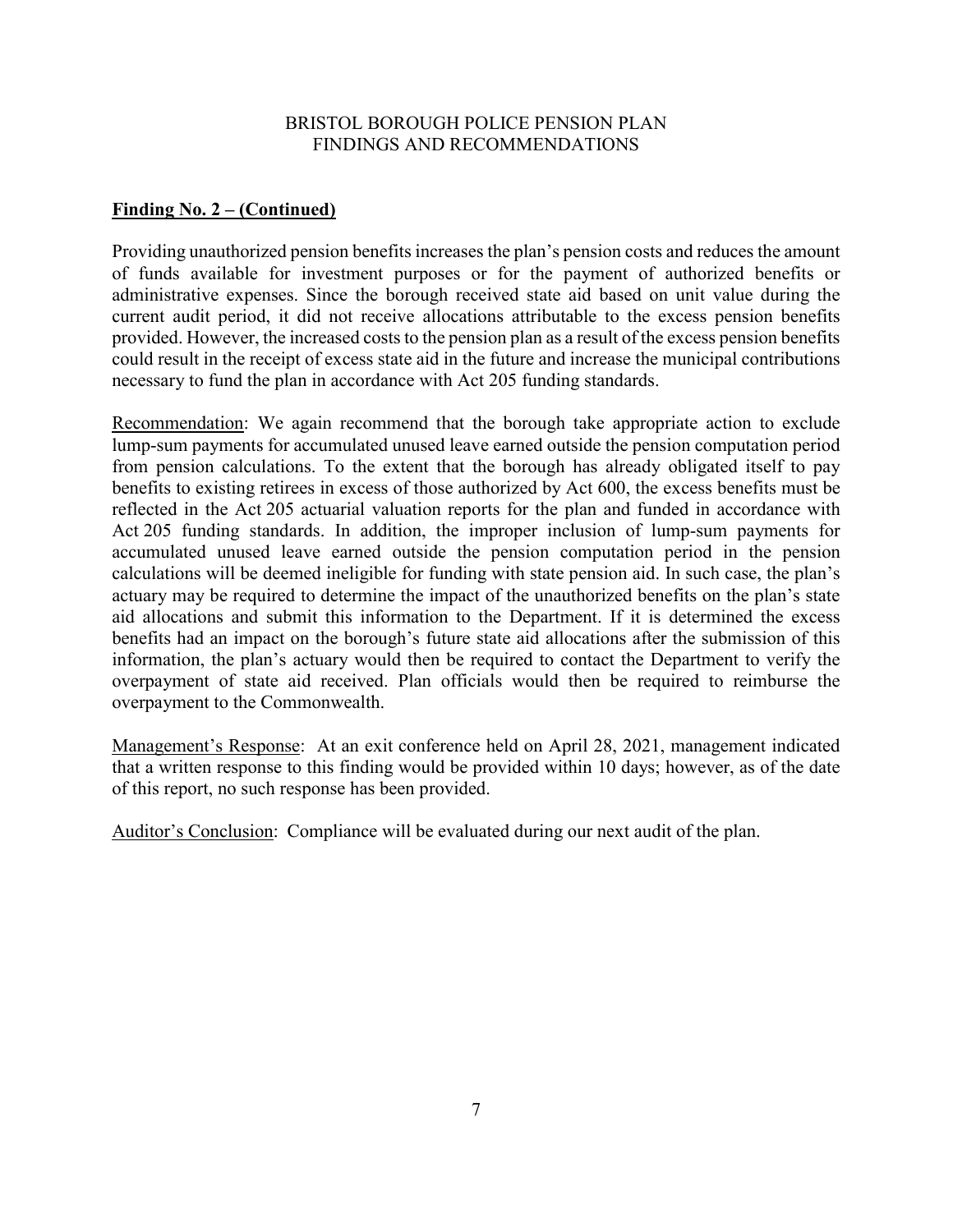#### **Finding No. 3 – Failure To Fully Pay The Minimum Municipal Obligation Of The Plan**

Condition: The municipality did not fully pay the minimum municipal obligation (MMO) that was due to the police pension plan for the years 2019 and 2020, as required by Act 205. The municipality had an outstanding MMO obligation of \$61,795 for the year 2019 and \$313,932 for the year 2020 for a total funding deficiency of \$375,727.

Criteria: With regard to the MMO, Section 302(c) of Act 205 states, in part:

Annually, the chief administrative officer of the pension plan shall determine the minimum obligation of the municipality with respect to the pension plan for the following plan year.

Section 302(d) of Act 205 states, in part:

The minimum obligation of the municipality shall be payable to the pension plan from the revenue of the municipality.

Furthermore, Section 302(e) of Act 205 states:

Any amount of the minimum obligation of the municipality which remains unpaid as of December 31 of the year in which the minimum obligation is due shall be added to the minimum obligation of the municipality for the following year, with interest from January 1 of the year in which the minimum obligation was first due until the date the payment is paid at a rate equal to the interest assumption used for the actuarial valuation report or the discount rate applicable to treasury bills issued by the Department of Treasury of the United States with a six-month maturity as of the last business day in December of the plan year in which the obligation was due, whichever is greater, expressed as a monthly rate and compounded monthly.

Cause: Plan officials did not comply with the Act 205 requirements because financial resources were not available to fully pay the MMO.

Effect: The failure to fully pay the MMO could result in the plan not having adequate resources to meet current and future benefit obligations to its members.

Due to the municipality's failure to fully pay the plan's MMOs by the December 31 deadline, the municipality must add the outstanding \$375,728 MMO balance to the current year's MMO and include interest, as required by Act 205.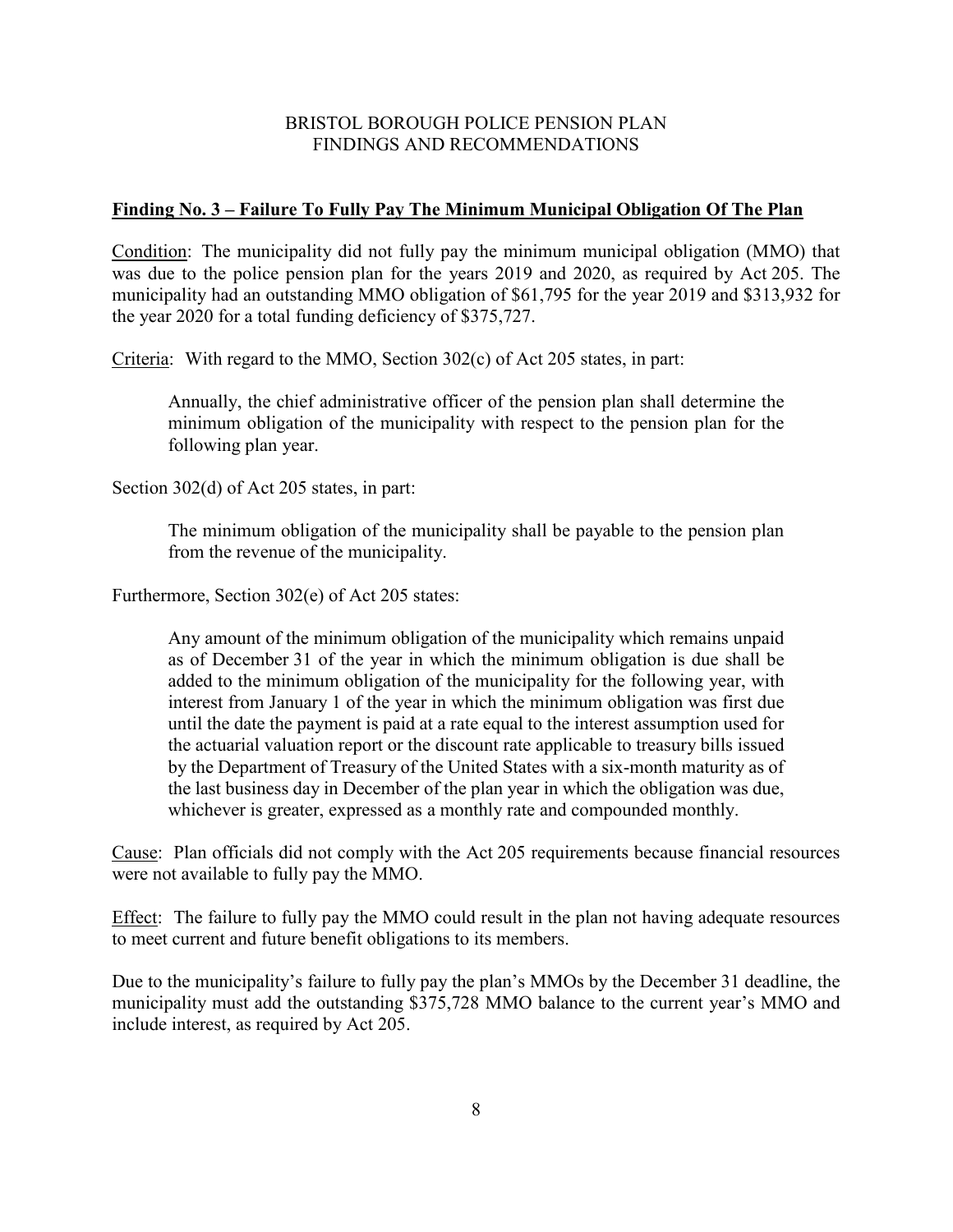## **Finding No. 3 – (Continued)**

Recommendation: We recommend that the municipality pay the outstanding MMO due to the police pension plan for the years 2019 and 2020, with interest, in accordance with Section 302(e) of Act 205. A copy of the interest calculation must be maintained by the borough for examination during our next audit of the plan.

Furthermore, we recommend that, in the future, plan officials pay the full MMO due the plan.

Management's Response: Municipal officials agreed with the finding without exception.

Auditor's Conclusion: Compliance will be evaluated during our next audit of the plan.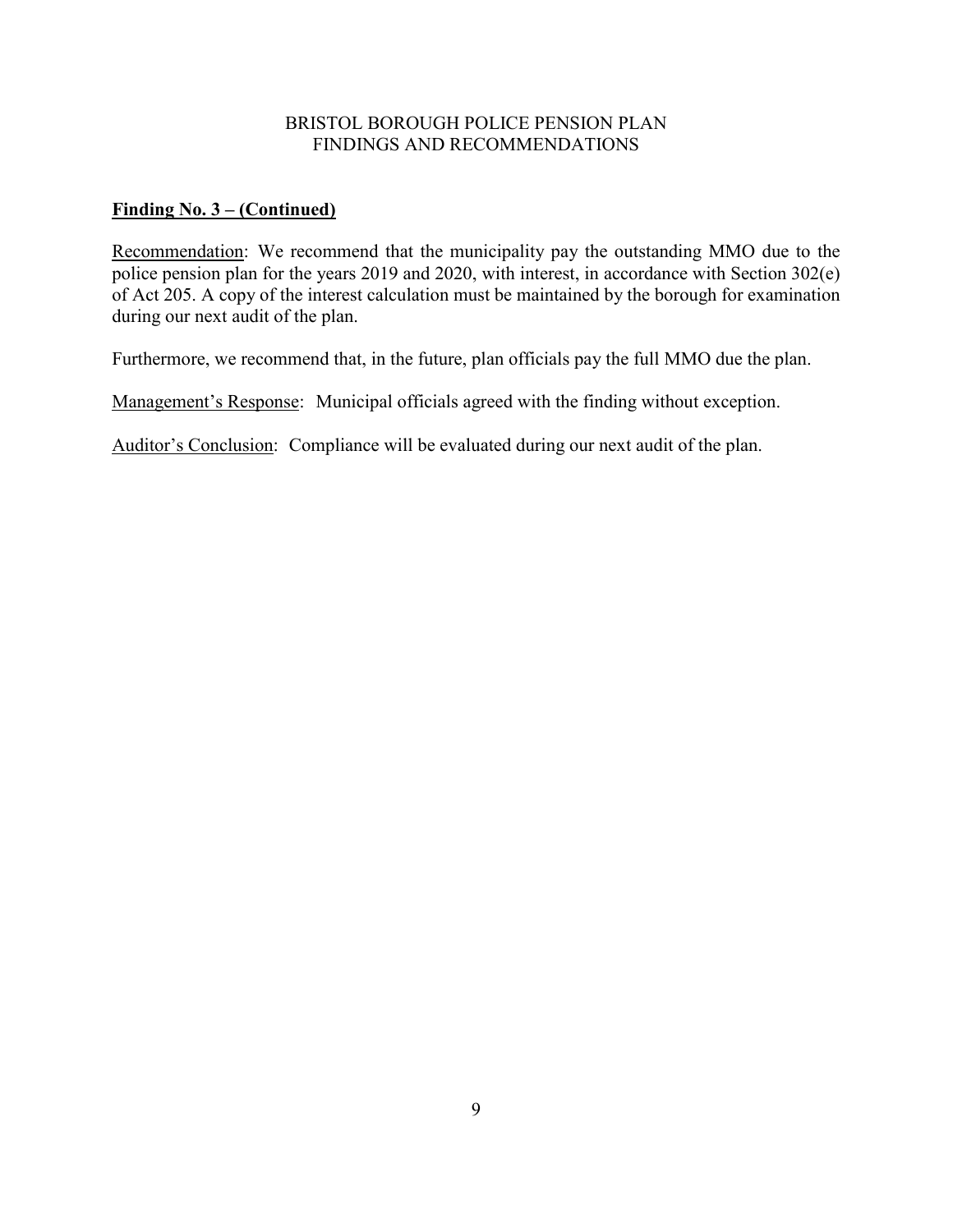#### BRISTOL BOROUGH POLICE PENSION PLAN SUPPLEMENTARY INFORMATION (UNAUDITED)

#### SCHEDULE OF FUNDING PROGRESS

Historical trend information about the plan is presented herewith as supplementary information. It is intended to help users assess the plan's funding status on a going-concern basis, assess progress made in accumulating assets to pay benefits when due, and make comparisons with other state and local government retirement systems.

The actuarial information is required by Act 205 biennially. The historical information, beginning as of January 1, 2015, is as follows:

|                | 1)              |                 | 3)                        | $\left( 4\right)$ |
|----------------|-----------------|-----------------|---------------------------|-------------------|
|                |                 |                 | Unfunded                  |                   |
|                |                 | Actuarial       | (Assets in                |                   |
|                |                 | Accrued         | Excess of)                |                   |
|                | Actuarial       | Liability       | Actuarial                 |                   |
| Actuarial      | Value of        | $(AAL)$ -       | Accrued                   | Funded            |
| Valuation      | Assets          | Entry Age       | Liability                 | Ratio             |
| Date           | (a)             | (b)             | $(b) - (a)$               | (a)/(b)           |
| $01 - 01 - 15$ | \$<br>4,197,290 | 7,122,234<br>\$ | $\mathbb{S}$<br>2,924,944 | 58.9%             |
| $01 - 01 - 17$ | 4,862,777       | 8,216,882       | 3,354,105                 | 59.2%             |
| $01 - 01 - 19$ | 5,681,894       | 9,396,958       | 3,715,064                 | 60.5%             |

Note: The market value of the plan assets at 01-01-15, 01-01-17 and 01-01-19 have been adjusted to reflect the smoothing of gains and/or losses over a 5-year averaging period. This method will lower contributions in years of less than expected returns and increase contributions in years of greater than expected returns. The net effect over long periods of time is to have less variance in contribution levels from year to year.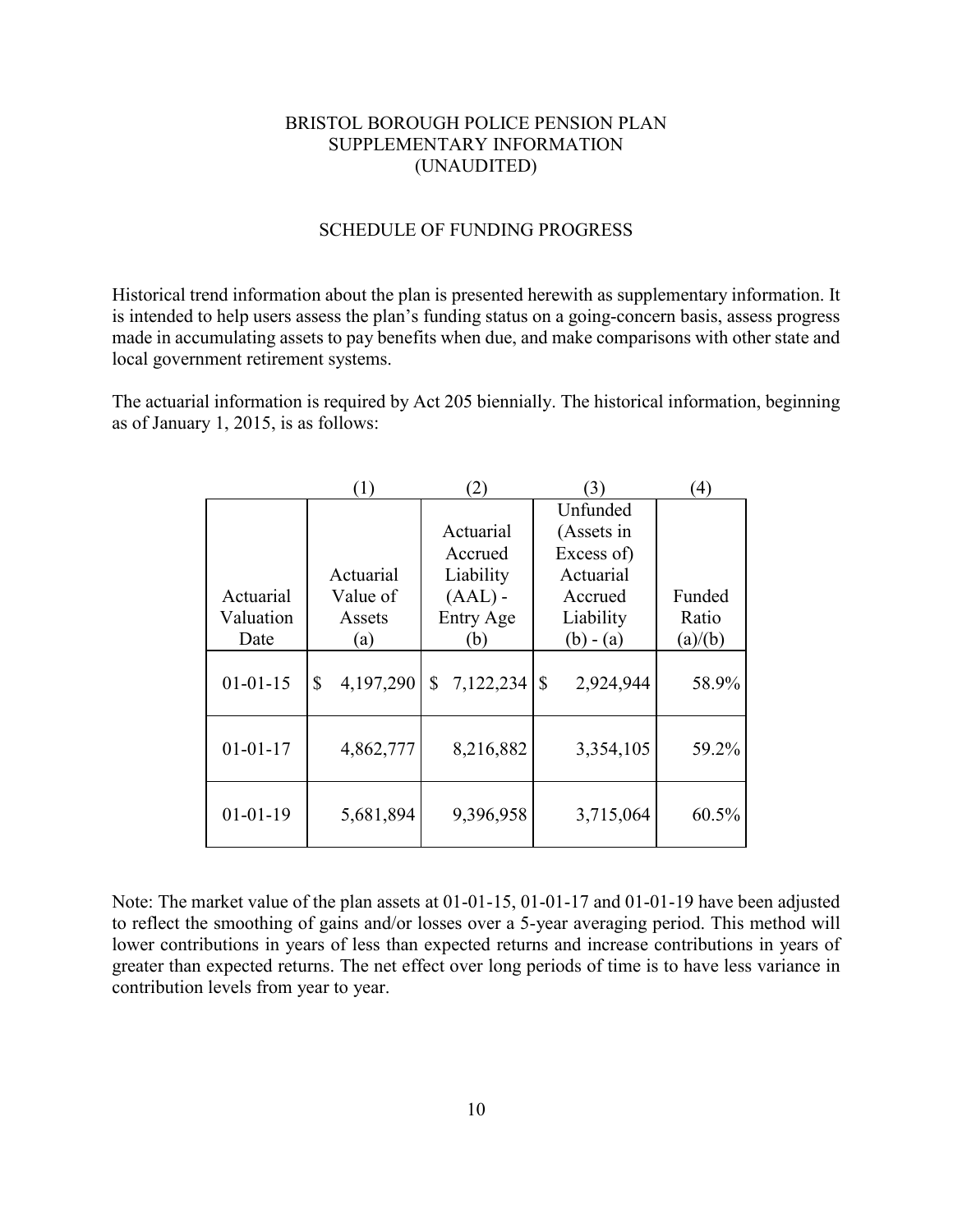#### BRISTOL BOROUGH POLICE PENSION PLAN SUPPLEMENTARY INFORMATION (UNAUDITED)

The comparability of trend information is affected by changes in actuarial assumptions, benefit provisions, actuarial funding methods, accounting policies, and other changes. Those changes usually affect trends in contribution requirements and in ratios that use the actuarial accrued liability as a factor.

Analysis of the dollar amount of the actuarial value of assets, actuarial accrued liability, and unfunded (assets in excess of) actuarial accrued liability in isolation can be misleading. Expressing the actuarial value of assets as a percentage of the actuarial accrued liability (Column 4) provides one indication of the plan's funding status on a going-concern basis. Analysis of this percentage, over time, indicates whether the system is becoming financially stronger or weaker. Generally, the greater this percentage, the stronger the plan.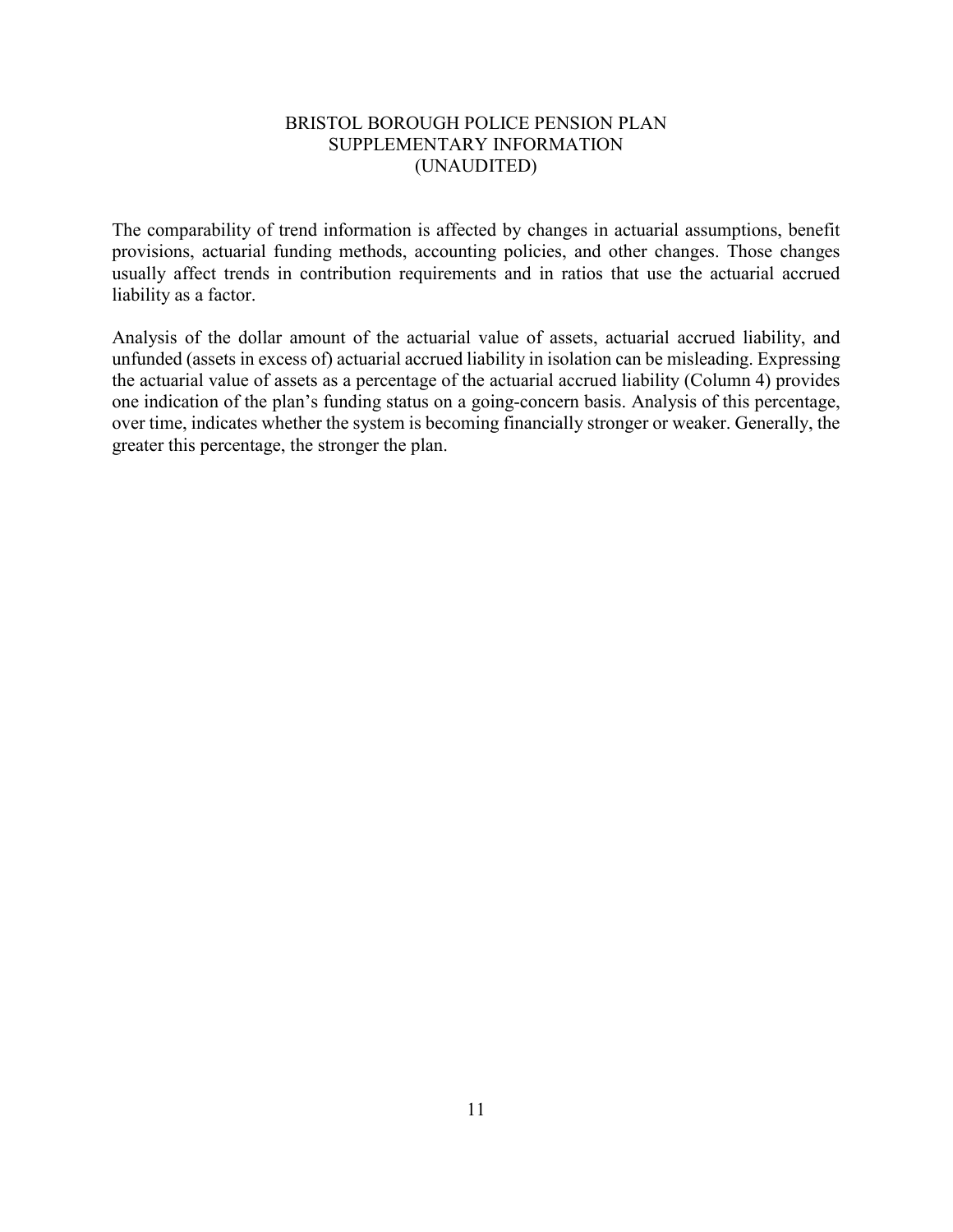## BRISTOL BOROUGH POLICE PENSION PLAN SUPPLEMENTARY INFORMATION (UNAUDITED)

|            |              |              |               |              |             | Contributions |
|------------|--------------|--------------|---------------|--------------|-------------|---------------|
|            |              |              |               |              |             | as a          |
|            |              |              |               |              |             | Percentage of |
| Year Ended |              | Actuarially  |               | Contribution | Covered-    | Covered-      |
| December   |              | Determined   | Actual        | Deficiency   | Employee    | Employee      |
| 31         |              | Contribution | Contributions | (Excess)     | Payroll     | Payroll       |
|            |              |              |               |              |             |               |
| 2011       | $\mathbb{S}$ | 248,675      | \$<br>248,675 | \$           | \$1,280,827 | 19.4%         |
| 2012       |              | 263,735      | 263,735       |              | 1,314,746   | 20.1%         |
| 2013       |              | 222,302      | 222,302       |              | 1,306,348   | 17.0%         |
| 2014       |              | 277,155      | 277,155       |              | 1,405,945   | 19.7%         |
| 2015       |              | 356,267      | 356,267       |              | 1,315,401   | 27.1%         |
| 2016       |              | 449,437      | 449,437       | ۰            | 1,562,698   | 28.8%         |
| 2017       |              | 446,709      | 446,709       |              | 1,512,461   | 29.5%         |
| 2018       |              | 450,703      | 450,703       |              | 1,627,735   | 27.7%         |
| 2019       |              | 512,498      | 450,703       | $61,795**$   | 1,691,329   | 26.6%         |
| 2020       |              | 581,001      | 267,069       | 313,932**    |             |               |

## SCHEDULE OF CONTRIBUTIONS

\* Due to the timing of this audit, covered-employee payroll for 2020 was not provided in this schedule.

\*\* Refer to Finding No. 3 contained in the Findings and Recommendations section of this report.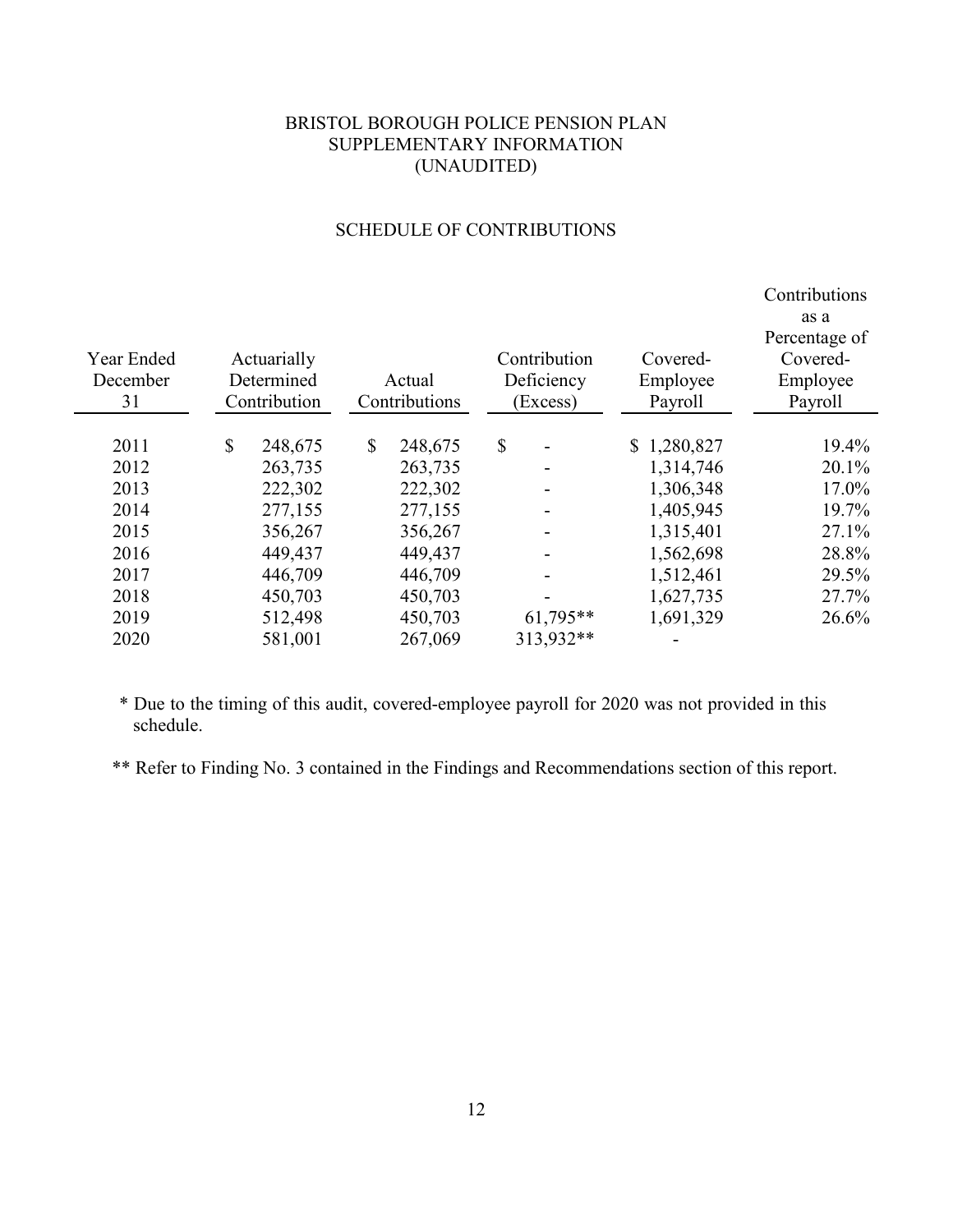## BRISTOL BOROUGH POLICE PENSION PLAN SUPPLEMENTARY INFORMATION NOTES TO SUPPLEMENTARY SCHEDULES (UNAUDITED)

The information presented in the supplementary schedules was determined as part of the actuarial valuation at the date indicated. Additional information as of the latest actuarial valuation date follows:

| Actuarial valuation date      | January 1, 2019                                                |  |  |
|-------------------------------|----------------------------------------------------------------|--|--|
| Actuarial cost method         | Entry age normal                                               |  |  |
| Amortization method           | Level dollar                                                   |  |  |
| Remaining amortization period | 10 years                                                       |  |  |
| Asset valuation method        | Fair value, 5-year smoothing                                   |  |  |
| Actuarial assumptions:        |                                                                |  |  |
| Investment rate of return     | $8.0\%$                                                        |  |  |
| Projected salary increases    | $5.0\%$                                                        |  |  |
| Cost-of-living adjustments    | Lesser of CPI increase or 4% per year,<br>30% maximum increase |  |  |